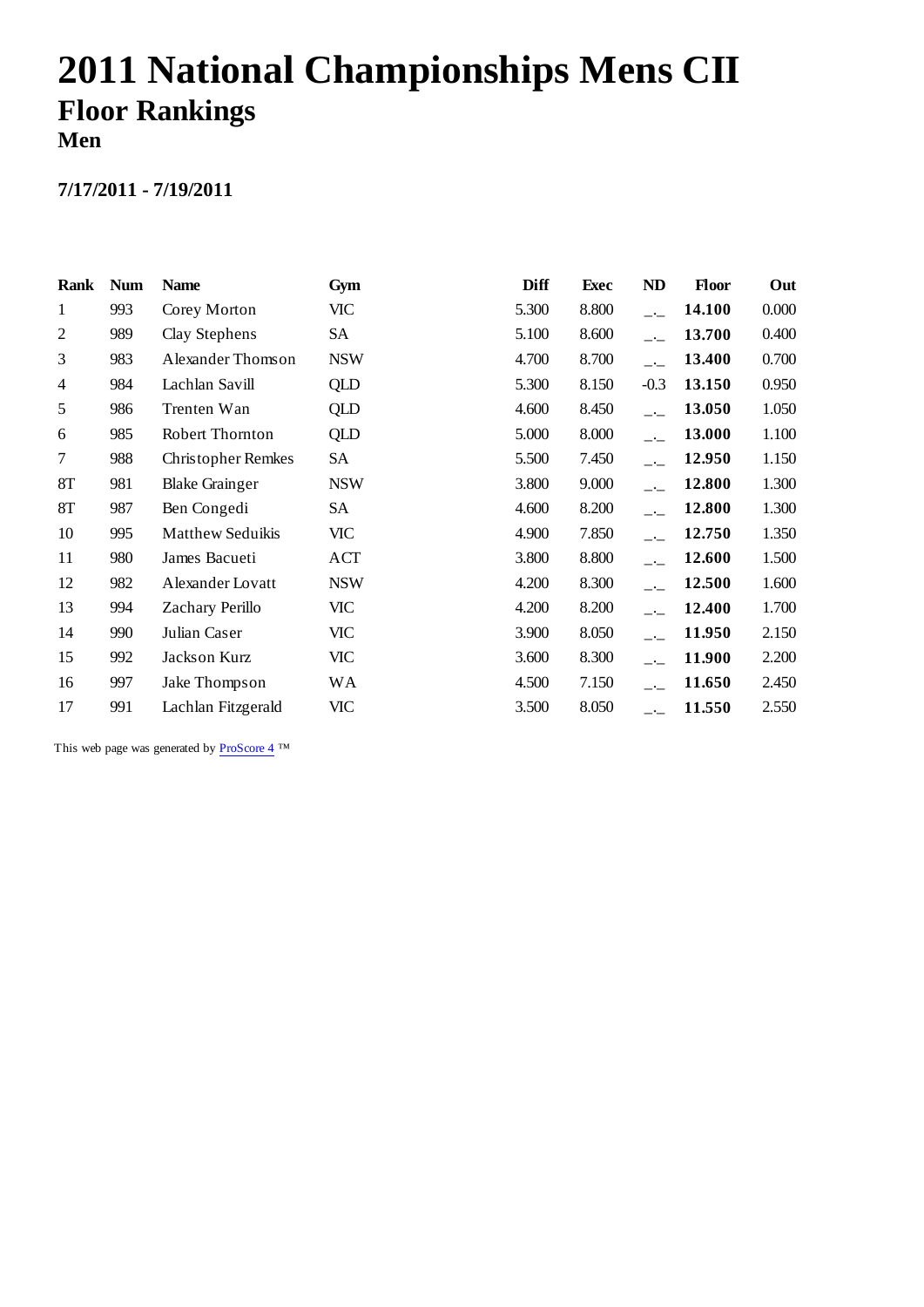# **2011 National Championships Mens CII Pommel Rankings Men**

#### **7/17/2011 - 7/19/2011**

| Rank           | <b>Num</b> | <b>Name</b>               | Gym        | Diff  | <b>Exec</b> | ND                       | Pommel | Out    |
|----------------|------------|---------------------------|------------|-------|-------------|--------------------------|--------|--------|
| $\mathbf{1}$   | 985        | Robert Thornton           | QLD        | 5.700 | 7.600       | $-1$                     | 13.300 | 0.000  |
| $\overline{c}$ | 988        | <b>Christopher Remkes</b> | SA         | 4.200 | 8.350       | $\overline{\phantom{a}}$ | 12.550 | 0.750  |
| 3              | 987        | Ben Congedi               | SA         | 4.400 | 7.750       |                          | 12.150 | 1.150  |
| 4              | 997        | Jake Thompson             | WА         | 4.100 | 7.800       | $\overline{\phantom{a}}$ | 11.900 | 1.400  |
| 5              | 989        | Clay Stephens             | SA         | 3.500 | 8.000       | $\overline{\phantom{a}}$ | 11.500 | 1.800  |
| 6              | 994        | Zachary Perillo           | VIC        | 4.200 | 7.250       | $\overline{\phantom{a}}$ | 11.450 | 1.850  |
| 7              | 990        | Julian Caser              | VIC        | 2.900 | 8.500       | $-1$                     | 11.400 | 1.900  |
| 8              | 991        | Lachlan Fitzgerald        | VIC        | 2.700 | 8.000       | $-1$                     | 10.700 | 2.600  |
| 9              | 984        | Lachlan Savill            | QLD        | 4.000 | 6.650       | $-\frac{1}{2}$           | 10.650 | 2.650  |
| 10             | 982        | Alexander Lovatt          | <b>NSW</b> | 2.900 | 7.700       | $\overline{\phantom{a}}$ | 10.600 | 2.700  |
| 11             | 980        | James Bacueti             | ACT        | 3.500 | 6.950       | $-$                      | 10.450 | 2.850  |
| 12             | 986        | Trenten Wan               | QLD        | 3.400 | 6.550       | $ -$                     | 9.950  | 3.350  |
| 13             | 983        | Alexander Thomson         | <b>NSW</b> | 3.100 | 6.550       | $-$                      | 9.650  | 3.650  |
| 14             | 993        | Corey Morton              | VIC        | 3.500 | 5.850       | $-$                      | 9.350  | 3.950  |
| 15             | 992        | Jackson Kurz              | VIC        | 3.300 | 3.850       | $ -$                     | 7.150  | 6.150  |
| $16*$          | 981        | <b>Blake Grainger</b>     | <b>NSW</b> |       |             |                          |        | 13.300 |
| $16*$          | 995        | <b>Matthew Seduikis</b>   | <b>VIC</b> |       |             |                          |        | 13.300 |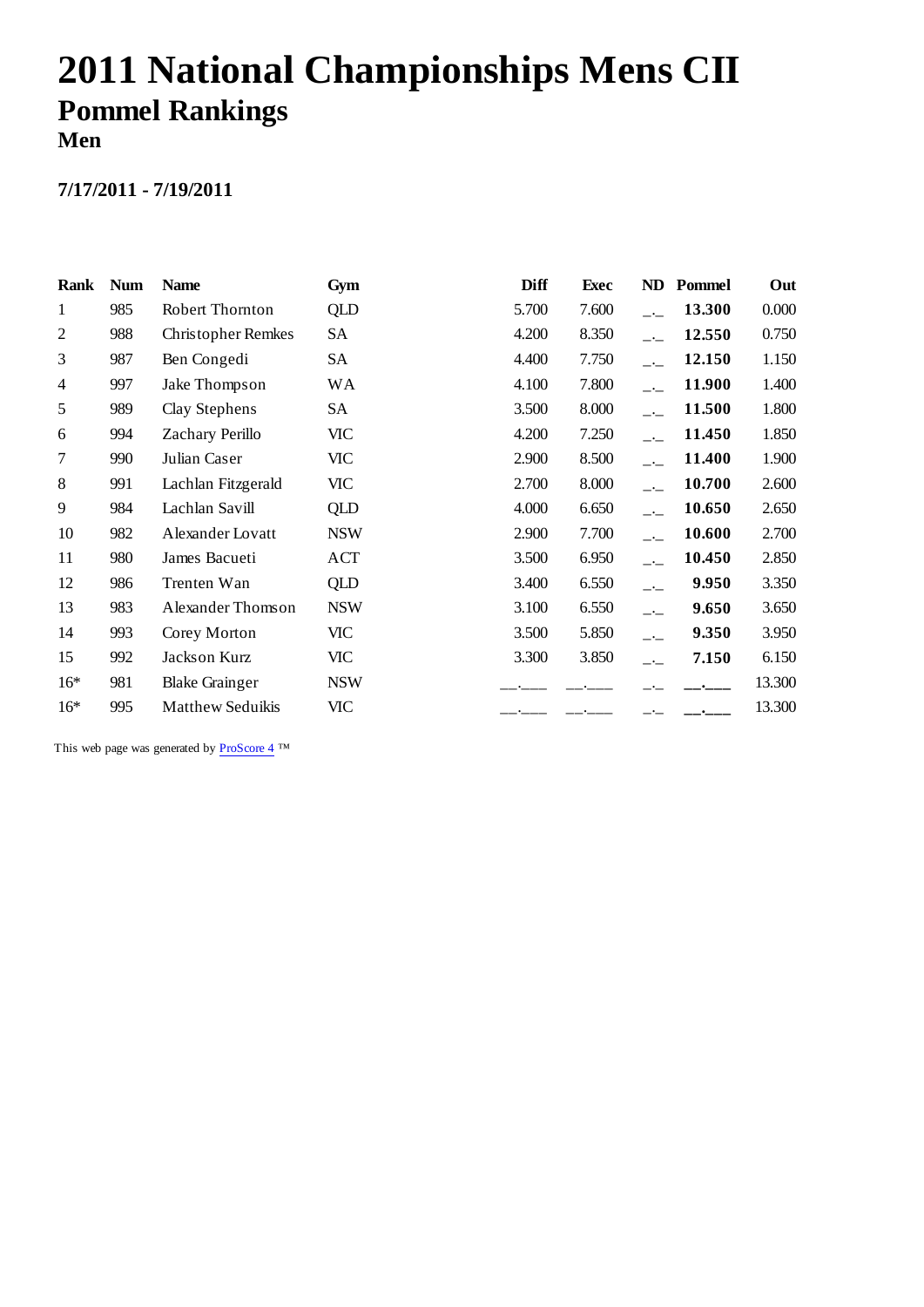# **2011 National Championships Mens CII Rings Rankings Men**

### **7/17/2011 - 7/19/2011**

| Rank           | <b>Num</b> | <b>Name</b>               | Gym        | Diff  | <b>Exec</b> | ND                       | <b>Rings</b> | Out    |
|----------------|------------|---------------------------|------------|-------|-------------|--------------------------|--------------|--------|
| 1              | 994        | Zachary Perillo           | VIC        | 5.300 | 8.450       | $-$                      | 13.750       | 0.000  |
| $\overline{2}$ | 985        | Robert Thornton           | QLD        | 4.800 | 8.500       | $\overline{\phantom{a}}$ | 13.300       | 0.450  |
| 3              | 986        | Trenten Wan               | QLD        | 4.000 | 8.650       |                          | 12.650       | 1.100  |
| 4              | 984        | Lachlan Savill            | QLD        | 3.900 | 8.700       | $\overline{\phantom{a}}$ | 12.600       | 1.150  |
| 5              | 980        | James Bacueti             | ACT        | 4.600 | 7.950       | $\overline{\phantom{a}}$ | 12.550       | 1.200  |
| 6              | 983        | Alexander Thomson         | <b>NSW</b> | 4.400 | 7.800       | $\overline{\phantom{a}}$ | 12.200       | 1.550  |
| 7              | 993        | Corey Morton              | VIC        | 4.600 | 7.500       | $-$                      | 12.100       | 1.650  |
| 8              | 987        | Ben Congedi               | SА         | 4.700 | 7.000       | $-\frac{1}{2}$           | 11.700       | 2.050  |
| 9              | 988        | <b>Christopher Remkes</b> | SA         | 3.900 | 7.250       | $-1$                     | 11.150       | 2.600  |
| 10             | 982        | Alexander Lovatt          | <b>NSW</b> | 3.100 | 7.950       | $-$                      | 11.050       | 2.700  |
| 11             | 991        | Lachlan Fitzgerald        | VIC        | 2.100 | 8.500       | $-$                      | 10.600       | 3.150  |
| 12             | 995        | <b>Matthew Seduikis</b>   | VIC        | 2.900 | 7.650       | $-$                      | 10.550       | 3.200  |
| 13             | 989        | Clay Stephens             | SA         | 2.600 | 7.600       | $\overline{\phantom{a}}$ | 10.200       | 3.550  |
| 14             | 992        | Jackson Kurz              | <b>VIC</b> | 2.400 | 7.700       | $\overline{\phantom{a}}$ | 10.100       | 3.650  |
| 15             | 997        | Jake Thompson             | <b>WA</b>  | 2.100 | 7.600       | $ -$                     | 9.700        | 4.050  |
| 16             | 990        | Julian Caser              | VIC        | 2.300 | 7.250       | $ -$                     | 9.550        | 4.200  |
| 17             | 981        | <b>Blake Grainger</b>     | <b>NSW</b> |       |             |                          |              | 13.750 |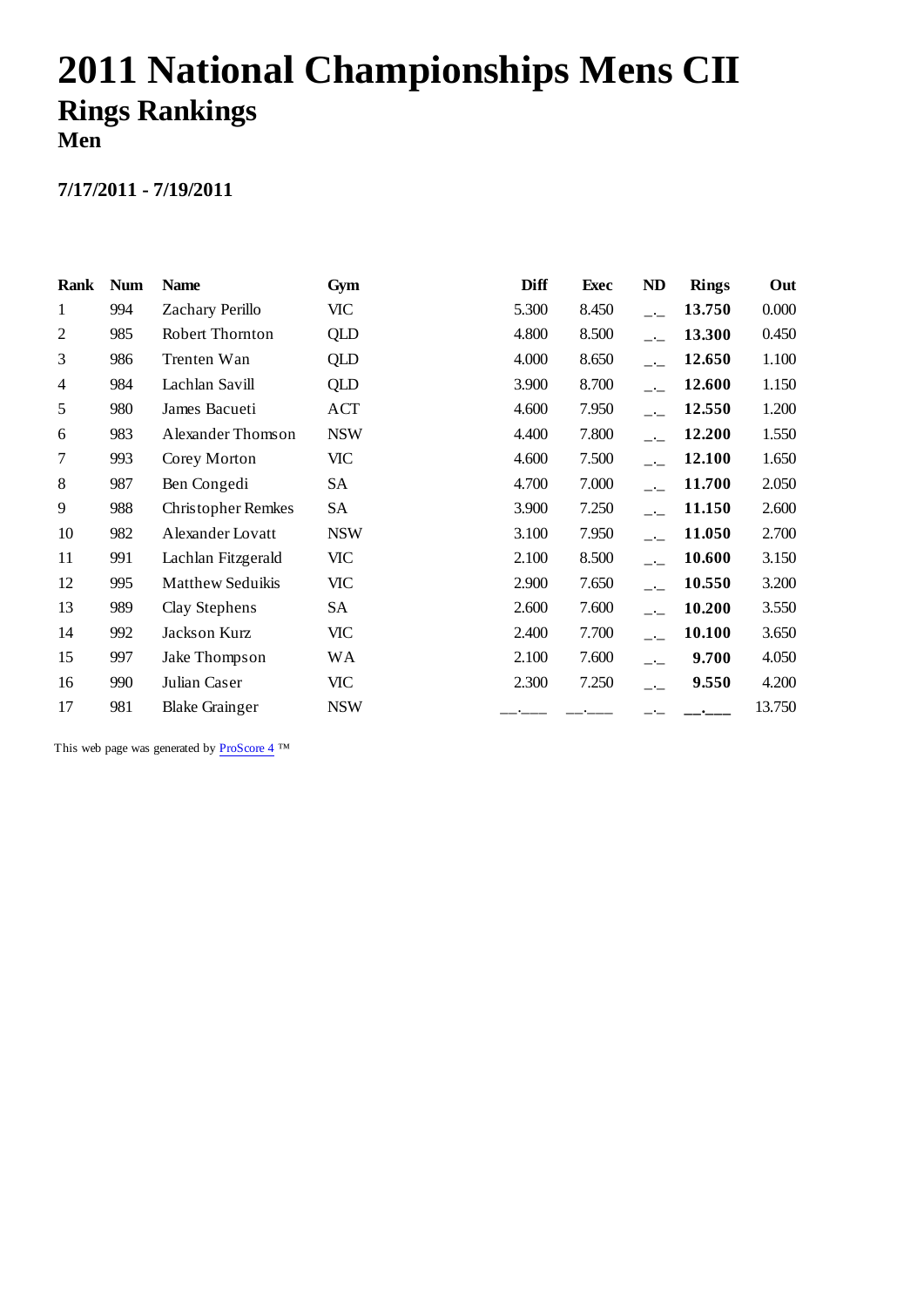# **2011 National Championships Mens CII Vault Rankings Men**

#### **7/17/2011 - 7/19/2011**

| Rank           | <b>Num</b> | <b>Name</b>               | Gym        | Diff  | Exec  | ND     | <b>Vault</b> | Out    |
|----------------|------------|---------------------------|------------|-------|-------|--------|--------------|--------|
| 1              | 993        | Corey Morton              | VIC        | 5.800 | 9.766 | $-1$   | 15.566       | 0.000  |
| $\overline{2}$ | 994        | Zachary Perillo           | VIC        | 5.700 | 9.300 |        | 15.000       | 0.566  |
| 3              | 988        | <b>Christopher Remkes</b> | SA         | 5.700 | 8.766 |        | 14.466       | 1.100  |
| $\overline{4}$ | 989        | Clay Stephens             | <b>SA</b>  | 5.000 | 9.300 |        | 14.300       | 1.266  |
| 5              | 980        | James Bacueti             | ACT        | 4.600 | 9.466 |        | 14.066       | 1.500  |
| 6T             | 985        | Robert Thornton           | QLD        | 4.600 | 9.433 | $-0.1$ | 13.933       | 1.633  |
| 6T             | 983        | Alexander Thomson         | <b>NSW</b> | 4.600 | 9.333 | $-$    | 13.933       | 1.633  |
| 8*             | 986        | Trenten Wan               | QLD        | 4.600 | 9.300 | $-1$   | 13.900       | 1.666  |
| 8*             | 984        | Lachlan Savill            | <b>QLD</b> | 4.600 | 9.300 | $ -$   | 13.900       | 1.666  |
| 10             | 987        | Ben Congedi               | SA         | 4.200 | 9.366 |        | 13.566       | 2.000  |
| 11             | 995        | <b>Matthew Seduikis</b>   | VIC        | 4.600 | 9.033 | $-0.1$ | 13.533       | 2.033  |
| 12             | 997        | Jake Thompson             | <b>WA</b>  | 4.000 | 9.000 | $ -$   | 13.000       | 2.566  |
| 13             | 991        | Lachlan Fitzgerald        | VIC        | 3.800 | 9.100 |        | 12.900       | 2.666  |
| 14             | 982        | Alexander Lovatt          | <b>NSW</b> | 3.800 | 9.000 |        | 12.800       | 2.766  |
| 15T            | 992        | Jackson Kurz              | VIC        | 3.000 | 9.433 |        | 12.433       | 3.133  |
| 15T            | 990        | Julian Caser              | VIC        | 3.800 | 8.633 |        | 12.433       | 3.133  |
| 17             | 981        | <b>Blake Grainger</b>     | <b>NSW</b> | 0.000 | 0.000 | $ -$   | 0.000        | 15.566 |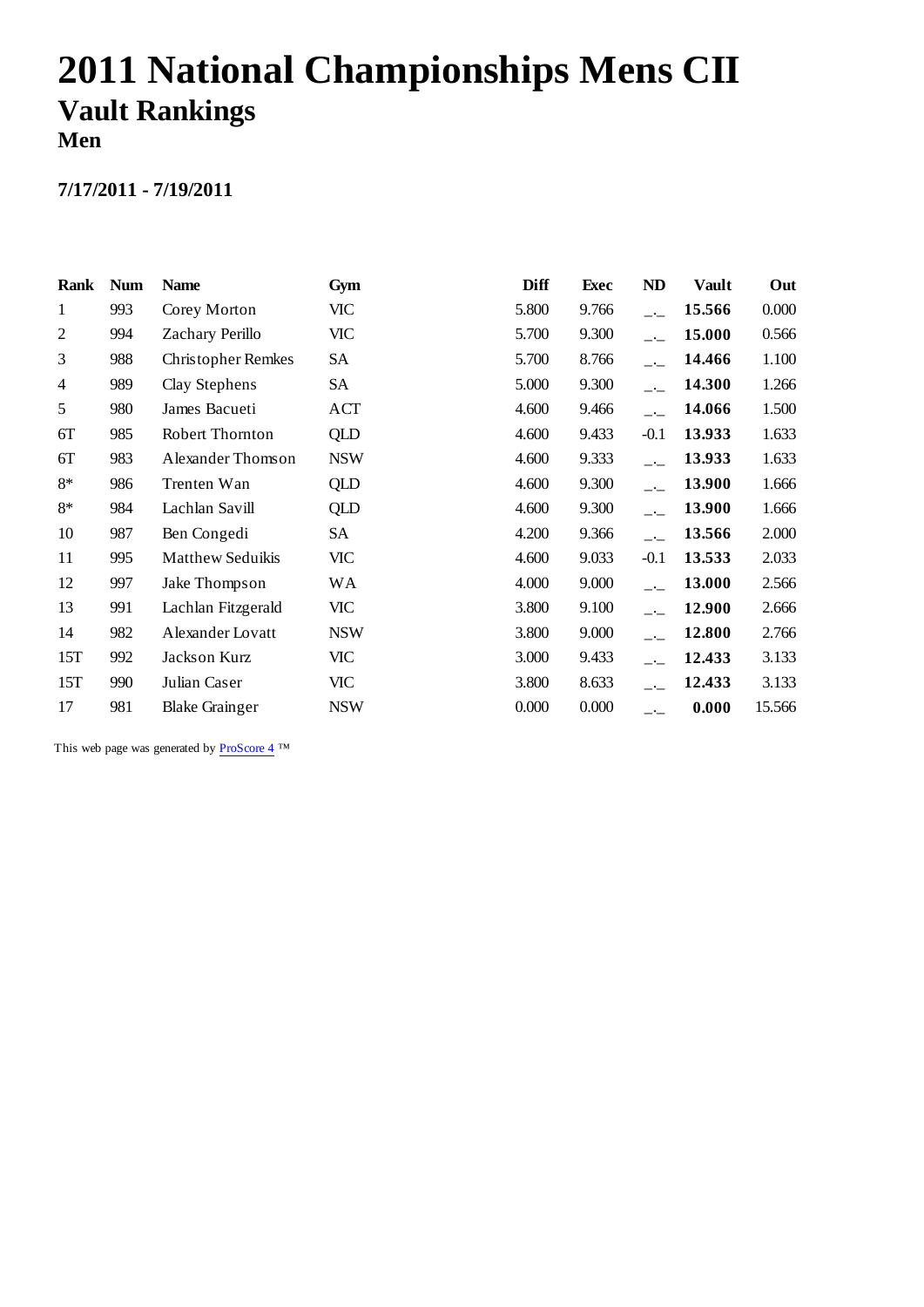# **2011 National Championships Mens CII P Bars Rankings Men**

#### **7/17/2011 - 7/19/2011**

| Rank           | <b>Num</b> | <b>Name</b>               | Gym        | <b>Diff</b> | <b>Exec</b> | ND                       | P Bars | Out    |
|----------------|------------|---------------------------|------------|-------------|-------------|--------------------------|--------|--------|
| 1              | 984        | Lachlan Savill            | QLD        | 5.500       | 8.833       | $-1$                     | 14.333 | 0.000  |
| $\overline{2}$ | 987        | Ben Congedi               | SA         | 4.500       | 8.966       |                          | 13.466 | 0.867  |
| 3T             | 989        | Clay Stephens             | SA         | 4.200       | 8.866       |                          | 13.066 | 1.267  |
| 3T             | 988        | <b>Christopher Remkes</b> | SA         | 4.200       | 8.866       | $\overline{\phantom{a}}$ | 13.066 | 1.267  |
| 5              | 985        | Robert Thornton           | QLD        | 5.400       | 7.633       | $ -$                     | 13.033 | 1.300  |
| 6              | 982        | Alexander Lovatt          | <b>NSW</b> | 4.600       | 8.166       | $\overline{\phantom{a}}$ | 12.766 | 1.567  |
| 7              | 994        | Zachary Perillo           | VIC        | 4.600       | 8.066       | $-$                      | 12.666 | 1.667  |
| 8              | 990        | Julian Caser              | VIC        | 4.200       | 7.900       | $-$                      | 12.100 | 2.233  |
| 9              | 993        | Corey Morton              | VIC        | 4.200       | 7.866       | $ -$                     | 12.066 | 2.267  |
| 10             | 986        | Trenten Wan               | QLD        | 3.400       | 8.600       | $-$                      | 12.000 | 2.333  |
| 11             | 980        | James Bacueti             | ACT        | 4.300       | 7.466       | $-1$                     | 11.766 | 2.567  |
| 12             | 983        | Alexander Thomson         | <b>NSW</b> | 2.400       | 8.966       | $\overline{\phantom{a}}$ | 11.366 | 2.967  |
| 13             | 997        | Jake Thompson             | <b>WA</b>  | 4.000       | 6.400       |                          | 10.400 | 3.933  |
| 14             | 992        | Jackson Kurz              | VIC        | 3.200       | 7.033       |                          | 10.233 | 4.100  |
| 15             | 991        | Lachlan Fitzgerald        | VIC        | 2.300       | 7.433       | $ -$                     | 9.733  | 4.600  |
| $16*$          | 981        | <b>Blake Grainger</b>     | <b>NSW</b> |             |             |                          |        | 14.333 |
| $16*$          | 995        | <b>Matthew Seduikis</b>   | <b>VIC</b> |             |             |                          |        | 14.333 |